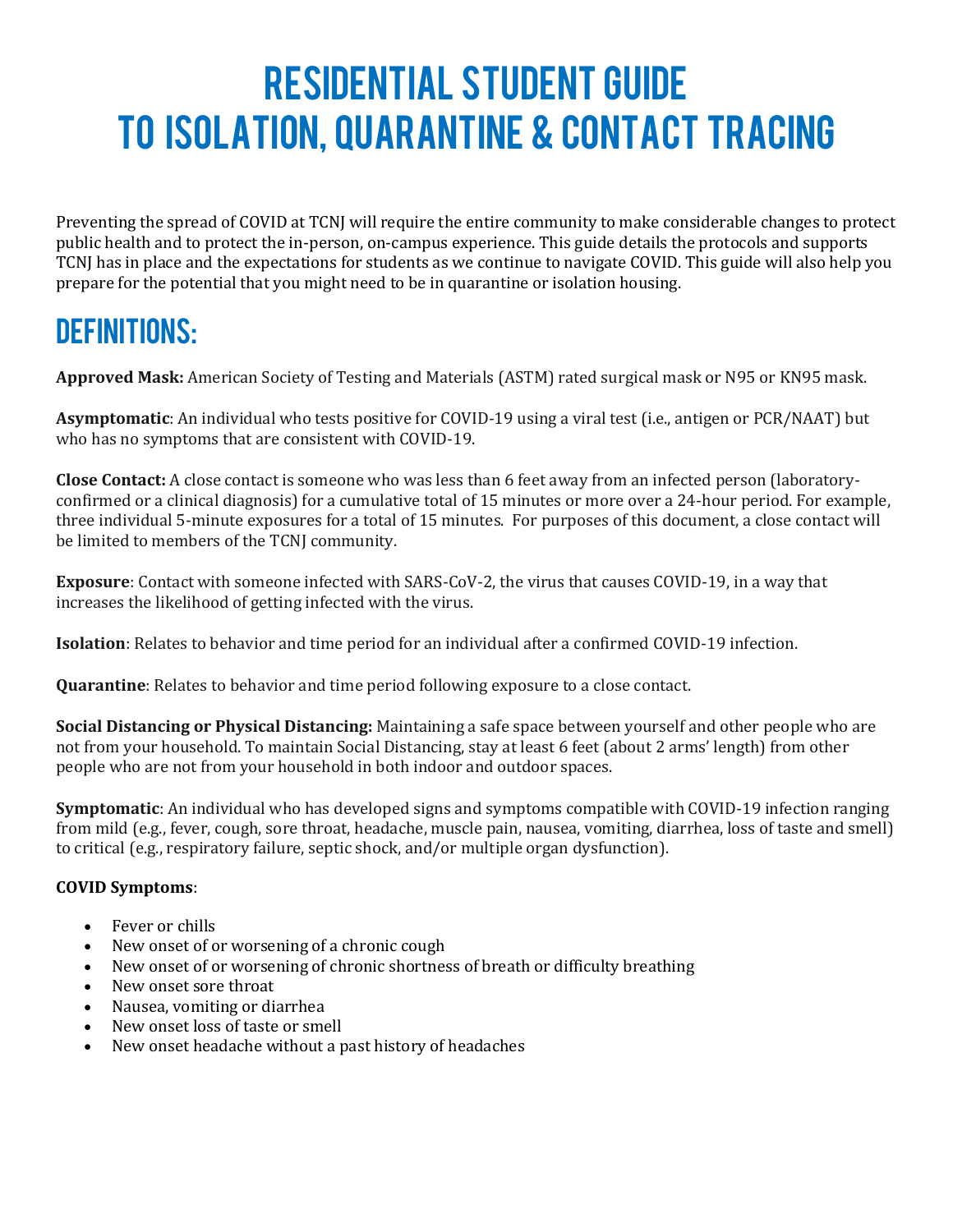## Isolation & quarantine guidelines: SUMMER2022

*Residential Education & Housing staff cannot make determinations for when a student should leave isolation. That can only be determined by Student Health Services or COVIDComply staff.*

### COVID-positive:

- Update the ROAR app.
- Wear a well-fitting surgical mask, N95 or KN95 at all times, including in your room.
- Self-isolate in your room and reach out to ResEd immediately to facilitate a move to isolation (or to let us know that you will be isolating at home). During business hours, you can call the main Res Ed & Housing Office at 609-771-2301. After hours, you can get in touch with the Professional Staff on Duty through your CA, the Hall Office or Campus Police.
- Our Professional Staff will guide you through what you need to do for isolation.

### SYMPTOMATIC, TESTED NEGATIVE

- Update the ROAR app.
- Wear a well-fitting surgical mask, N95 or KN95 at all times, including in your room until symptoms resolve and *even if you test negative for COVID*.
- As of the publication of this guide, you will not need to quarantine.
- Contact tracers will let you know what you need to do.
- You are encouraged to take advantage of take out dining locations. If you wish to use the Eickhoff Atrium, you may also use the sick tray form available on TCNJSodexoMyWay.com.

### CLOSE CONTACT

- Update the ROAR app.
- Wear a well-fitting surgical mask, N95 or KN95 at all times, including in your room for 10 days.
- As of the publication of this guide, you will not need to quarantine.
- Contact tracers will let you know what you need to do.
- You are encouraged to take advantage of take out dining locations. If you wish to use the Eickhoff Atrium, you may also use the sick tray form.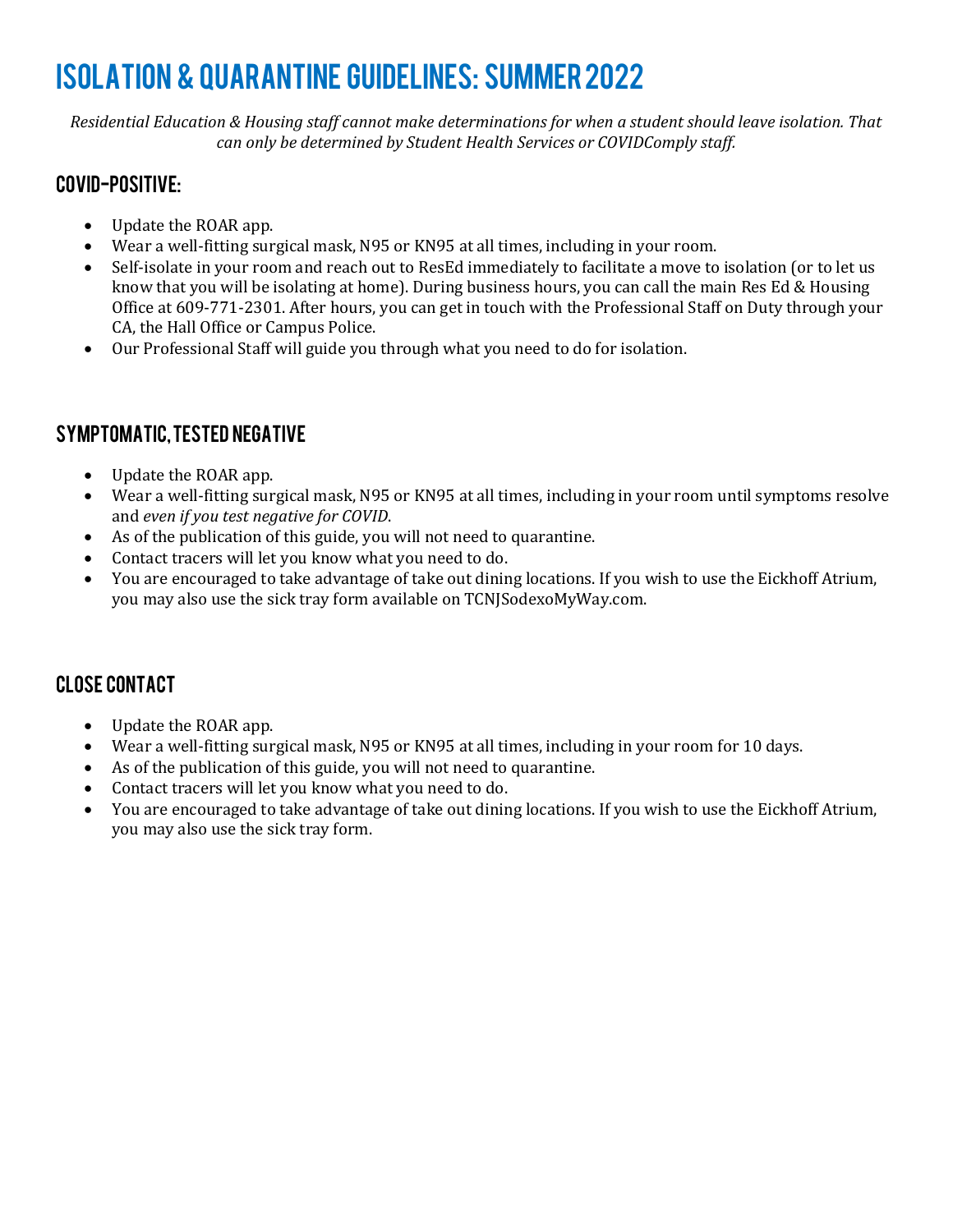## PREPARING FOR ISOLATION

**All residential students should come to campus prepared** in the event that they need to be moved to isolation or quarantine. Pack a bag with the following items, keeping in mind that you will need up to 5 days of supplies as you will not be able to leave your room (or apartment, if it's during summer housing).

### **PACKINGLIST**

- $\Box$  Medications. This includes any regular medications you take (prescriptions, allergy medicine, etc.) plus the types of medications you might need if you become sick (decongestants, pain reliever, fever reducer)
- □ Thermometer
- Toiletries. Shampoo, soap, lotion, deodorant, toothpaste, toothbrush, floss, razor, nail clipper, hairbrush, comb, etc.
- □ Self-care items. Tissues, hand sanitizer, face masks or coverings, hand soap.
- $\Box$  School supplies. Your digital devices, notebooks, writing supplies, text books, plus any chargers you need, etc.
- $\Box$  Disinfectant wipes.
- $\Box$  Glasses, contacts or contact lens supplies, if you use them.
- $\Box$  Clothing
- $\Box$  Sheets, blankets, pillow
- Towels and washcloths
- $\Box$  Healthy non-perishable drinks and snacks. (Gatorade, granola bars, cereal, pretzels, dried fruit, nuts, applesauce pouches, etc.). During the summer and break periods when dining is closed, you should also pack ready-to-eat meals, additional non-perishable foods that could serve as a meal, silverware, plate, cup, bowl, can opener and other materials you'll need to prep simple meals while in isolation.
- $\Box$  Bottled beverages or drink mixes
- $\Box$  Frozen meals that can be easily prepared in isolation

*Your isolation space will be stocked with toilet paper.*

**If you are moved into isolation housing, you will NOT be able to return to your room until you are cleared by COVIDComply or Student Health Services. If you choose to isolate at home, you are not permitted back to campus until you are cleared by COVIDComply or Student Health Services.** 

## QUARANTINE AND ISOLATION (Q&I)

During the academic year, all of our quarantine and isolation rooms are normal single occupancy residence hall rooms (although some may have been doubles previously and may have two sets of furniture) with a private bathroom in New Res. During the summer, students in isolation will share an apartment with other students in isolation. Students in Q&I will have access to a fridge and microwave in their room or apartment; in the summer, they will also have access to a stove.

#### **What happens if I find out I have tested positive for COVID?**

- $\Box$  You should update your status immediately in the ROAR app.
- $\Box$  A contact tracer from the College will reach out to you.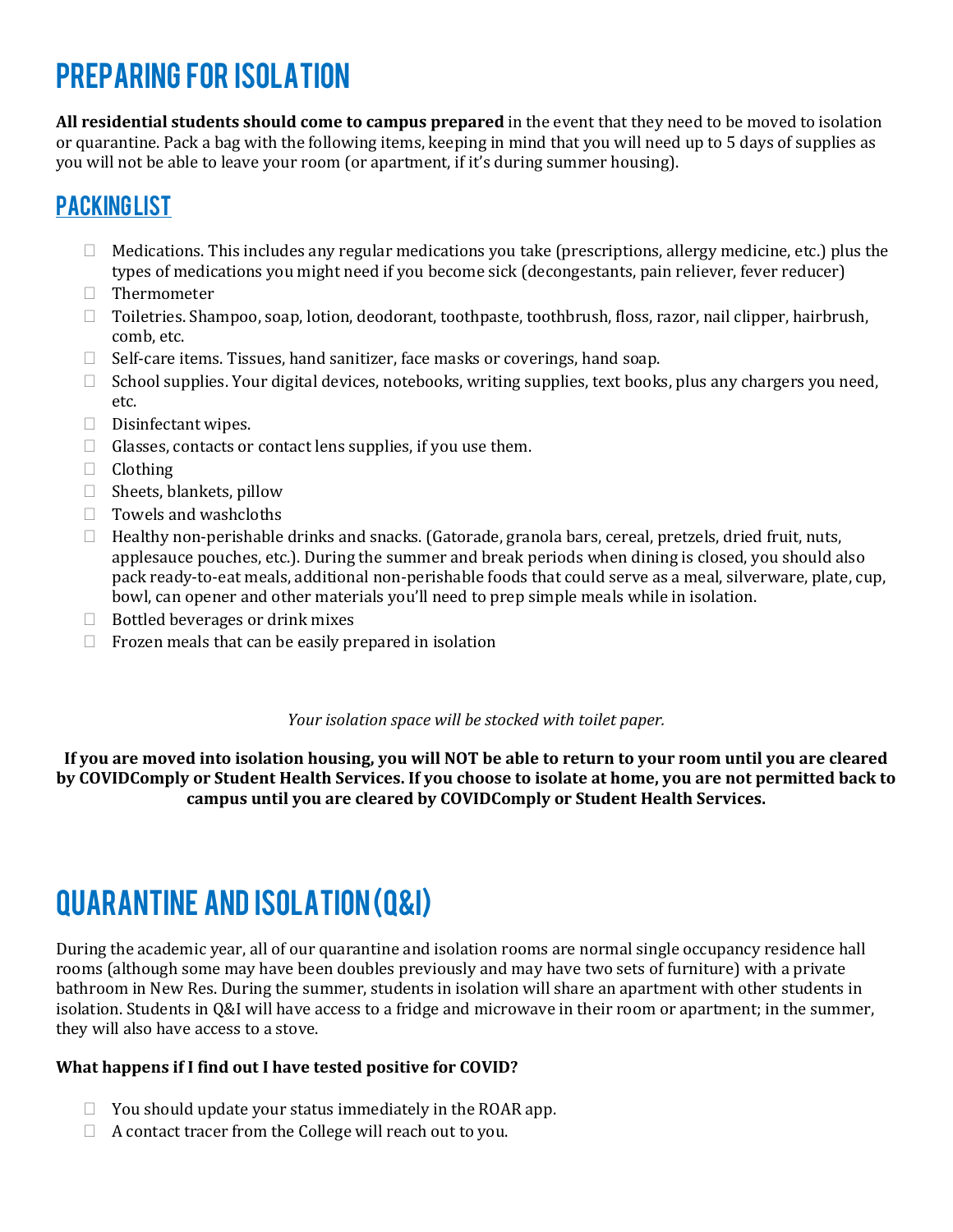$\Box$  You should alert ResEd to coordinate a move to isolation. During business hours, call 609-771-2301. After hours, you may access pro staff on duty via the hall office, your CA or via campus police.

#### **What happens if I need to move to quarantine or isolation housing?**

- $\triangleright$  A professional staff member from Residential Education & Housing will reach out to you with instructions for moving into a Q&I space. You will have **90 minutes** to move everything you need to quarantine for up to **5 days**. If needed, a cart will be provided to you to assist with the move.
- $\triangleright$  Once you are done moving, please wipe down the cart (if you used one) with disinfectant wipes and place it in the main lounge.

#### **What about my classes?**

You may want to notify your professors that you will need accommodations during your isolation period as you will be prohibited from in-person classes. Additionally, if you need formal class accommodations, reach out to the [Accessibility Resource Center](https://arc.tcnj.edu/) (ARC). You may return to in-person learning once your quarantine period ends, as determined by SHS or COVIDComply. If you have an on-site experience (clinicals, student teaching, etc.), please see guidance from the coordinator of that program.

#### **Meals**

If you choose to live on campus in the summer, you should also be prepared that you may contract COVID and need to be prepared to move to an isolation space. During the summer, there is no meal plan and students prepare their own meals. We strongly recommend all residents housed on campus this summer be prepared with additional food (freezer meals, non-perishable meal kits, snacks, oatmeal or cereal, etc.) to last at least five days in isolation. If you are moved to isolation, you should pack some food to prepare yourself during your isolation time (and the supplies needed—like a can opener, silverware, etc.). You will also receive a bag of food that includes ready to eat meals, non-perishables and frozen meals. If you are running low on food, please let ResEd staff know at least one business day in advance, and we will deliver more food to your isolation space.

#### **What if I want to order DoorDash or delivery or have groceries delivered?**

This is not permitted due to the fact that ordering food delivery requires the student to leave their living space. An alternative is ordering snacks online and having them shipped. (See package information below.)

#### **What do I do while in quarantine or isolation?**

- $\Box$  Please make sure you are following the appropriate restrictions and remaining in your room until you are cleared from SHS or COVIDComply.
- □ You may also access some campus resources virtually. See the Campus Resources section of this guide for more information.

**I am expecting a package that I need while in Q&I (for example: class supplies, snacks):** Complete [this form](https://forms.gle/RFLYUaAgKPYxHFE3A) [\(https://forms.gle/RFLYUaAgKPYxHFE3A\)](https://forms.gle/RFLYUaAgKPYxHFE3A) and someone from our staff will deliver the package outside your door during normal business hours.

#### **What do I do if I forgot something in my room or I need something that I did not pack?**

If it's something in your room: email housing@tcnj.edu with a list of what you need and where it is. If we are able, we will get it for you. Due to staffing limitations, we may only be able to collect prescription medications and course materials. An alternative would be to have your roommate bring it to Eickhoff 114 during business hours, and we will deliver it outside your door.

If it's something NOT in your room: you may have a friend or family member bring it to the Central Office in Eickhoff 114 during business hours, and we will deliver it outside your door.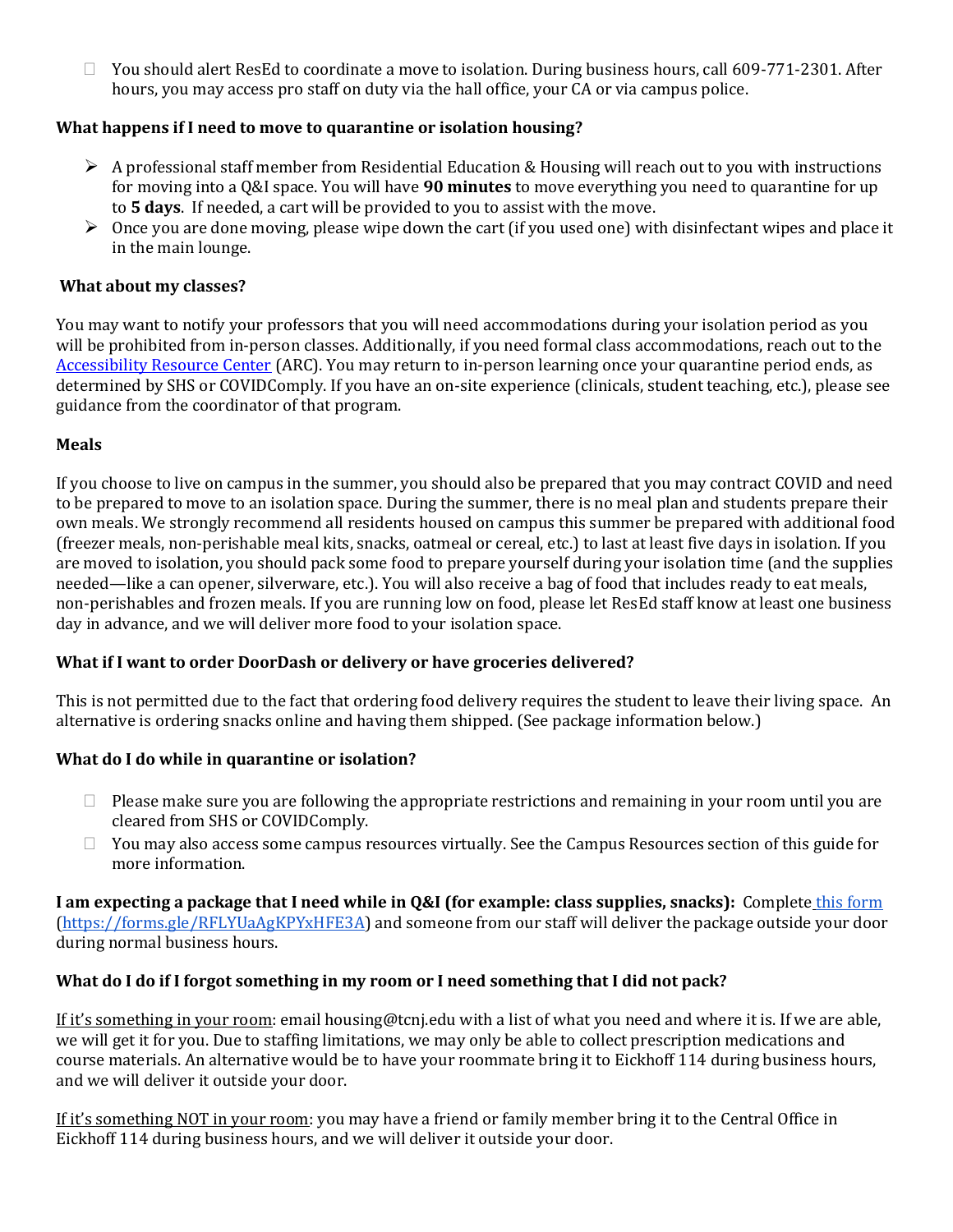**I need to pick up a prescription.** If you need to pick up a prescription, you should coordinate to have a friend or family member pick it up or get your prescription through a place like CVS that does delivery and coordinate a contactless delivery. In New Res, this is one reason you would be able to leave your room (masked) to get a prescription at the front door. Unfortunately, employees at the College are not able to deliver prescription medications to students.

**Laundry:** Unfortunately, laundry services are not available in isolation housing.

**Trash Disposal:** Building Services will come around in the evenings to pick up and remove trash. Please place your trash can(s) outside of your room door by 8pm.

#### **What if I want to return home instead?**

If you choose to do this:

- Let ResEd and Housing know when they reach out to you to coordinate your move to quarantine/isolation housing.
- If you are not driving yourself home, you must self-isolate in your room until your support person picks you up.
- Your swipe access will be turned off until you are cleared to return to campus. You will be unable to return to get supplies, so make sure you pack accordingly.
- Please be very mindful of following all of the CDC precautions to avoid spreading to others, such as staying in a separate "sick room" and using a separate bathroom from the rest of the household.

#### **What happens when I'm released from Q&I?**

Only SHS and COVIDComply may release students from isolation or quarantine. Once they do, you may return back to your normal residential location, move about campus and attend classes. If you need a cart to facilitate that move, please reach out to Residential Education and Housing during business hours, and we will facilitate getting you a clean cart.

Please make sure you remove all personal belongings and trash from your Q&I space. Once you have moved out of New Res, you will return your key to the silver keybox outside the Eickhoff main entrance, on the C-Store side. Please make sure the key is in the envelope you received it in.



## CAMPUS RESOURCES

We understand that being in quarantine and isolation is not fun and can be disruptive to a student's semester, but we want to reassure you that you still have access to a number of campus resources to help you during this experience.

#### **Student Health Services:** <https://health.tcnj.edu/>

Student Health Services provides virtual (telemedicine) and in-person medical appointments. Students can schedule an appointment by logging in to the portal, OWL (Online Wellness Link) at [https://tcnj.medicatconnect.com/](https://www.google.com/url?q=https://tcnj.medicatconnect.com/&sa=D&ust=1610723462288000&usg=AOvVaw3XNUPx9TlRNjBi6YZl-l66) .

#### **Mental Health Services:** https://mhs.tcnj.edu/

MHS may have the ability to use teletherapy for individual sessions. Please call MHS at (609) 771-2247 for initial screening and to determine next steps.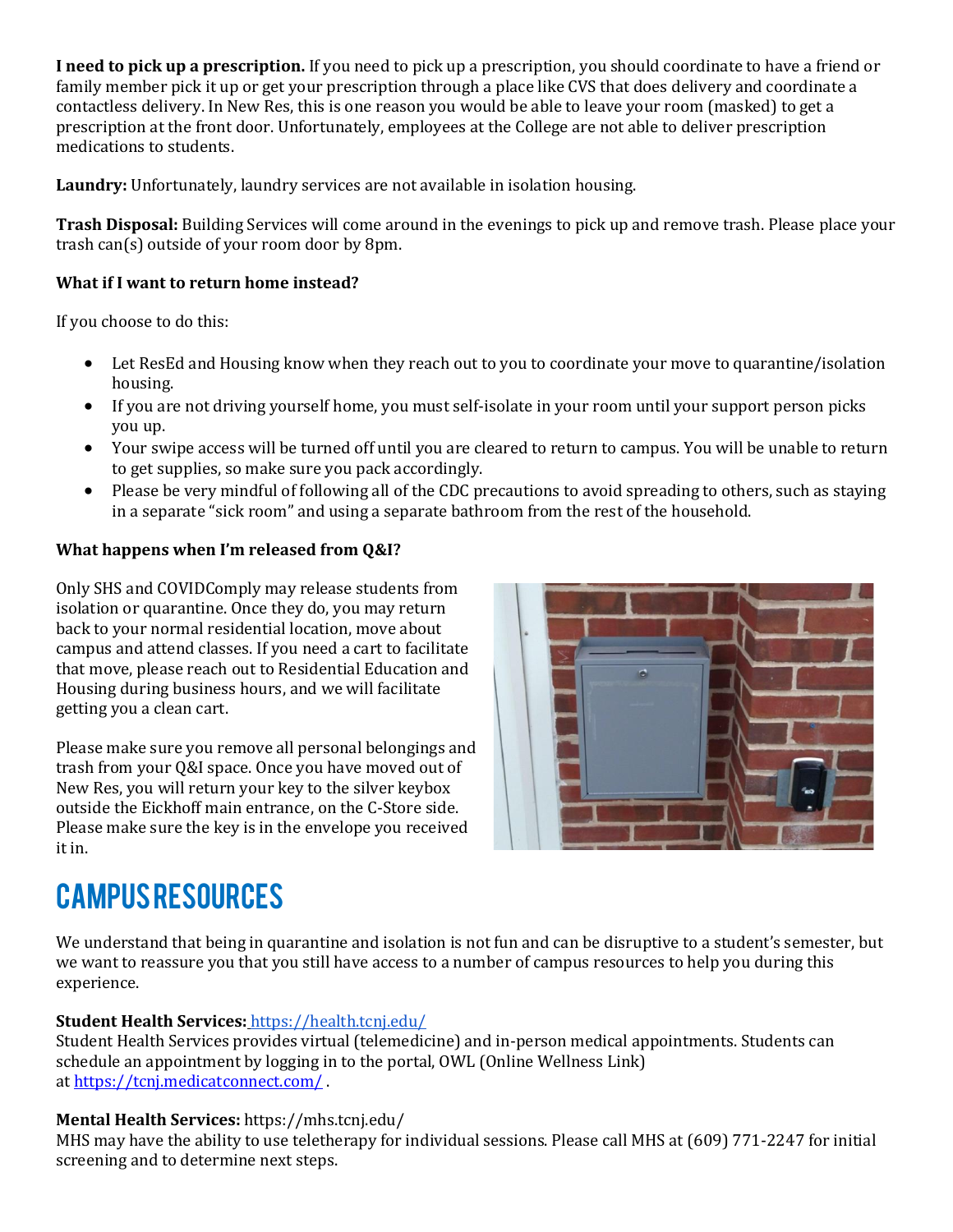#### **Dean of Students Office:** [https://tcnjcares.tcnj.edu](https://tcnjcares.tcnj.edu/)

DOS provides support to students experiencing hardship and helps connect them to the resources they need to support them through that challenge.

#### **Center for Student Success:** https://css.tcnj.edu/

CSS has a number of live and recorded academic success workshops that you can access even while in quarantine or isolation. [Here](https://www.youtube.com/channel/UCc85E1lNE-VbQP3MsCa9FbA?view_as=subscriber) is their YouTube Channel [\(https://tinyurl.com/TCNJCSS\)](https://tinyurl.com/TCNJCSS) and [here](https://css.tcnj.edu/academic-success-workshops/) are their workshops.

#### **Tutoring:** https://tutoringcenter.tcnj.edu/

Follow the link to eTutoring for virtual tutoring opportunities.

#### **Collegiate Recovery Program (CRP):** https://recovery.tcnj.edu/

CRP will continue to be available virtually for consultation and limited teletherapy. AA, NA, SMART Recovery, All Recovery support groups can be accessed remotely here: [https://recovery.tcnj.edu/support-meetings/.](https://recovery.tcnj.edu/support-meetings/) Students in need of support may also be connected electronically (i.e. email, groupme) to other students in the recovery community.

### MEDICAL TRANSPORT SERVICES

In some cases, a student who is in quarantine or isolation may require medical treatment off campus and may need transportation. The following are medical transport services students may access if that is a need. Please note that these are not services provided by the College. This is simply a list available for students who may need it:

#### **On Time Medical Transport**

Onetimetransport.com 908-298-9500

**Able Medical Transport** ablemedicaltransportation.com (800) 323-ABLE

#### **Superior Medical Response SMR**

smrambulance.com 609-949-2700

**MTT Medical Transportation** 609-689-0555

\*Medical Transport Association of NJ listing Medical transportation services in Mercer County who can provide services to TCNJ students include On Time Medical Transportation Services, Able Medical Transportation, MTT, and SMR Ambulance Services Inc. The listed companies report that all transportation employees are CPR and HIPAA trained and have background checks on hire. Services include transportation to and from the local hospitals in Mercer County with an appointment made in advance. They are all capable of transporting positive COVID-19 students to and from the local hospitals. In the event that a student is positive for COVID-19, they ask to be informed at the time of the appointment. The services are billed to the student's medical insurance; students may be responsible for associated co-pays depending on their individual insurance plan. Many of these companies belong to the New Jersey Medical Transportation Association (MTANJ). This association gives a voice to the medical transportation services and covers approximately forty-five percent of all licensed vehicles in the state. The MTANJ represents the interest and concerns of the industry relative to regulations, legislative and reimbursement issues. If you would like more information about the MTANJ, please contact Stephanie Summers at stephanie@amg101.com or (732) 719-7229.

\_\_\_\_\_\_\_\_\_\_\_\_\_\_\_\_\_\_\_\_\_\_\_\_\_\_\_\_\_\_\_\_\_\_\_\_\_\_\_\_\_\_\_\_\_\_\_\_\_\_\_\_\_\_\_\_\_\_\_\_\_\_\_\_\_\_\_\_\_\_\_\_\_\_\_\_\_\_\_\_\_\_\_\_\_\_\_\_\_\_\_\_\_\_\_\_\_\_\_\_\_\_\_\_\_\_\_\_\_\_\_\_\_\_